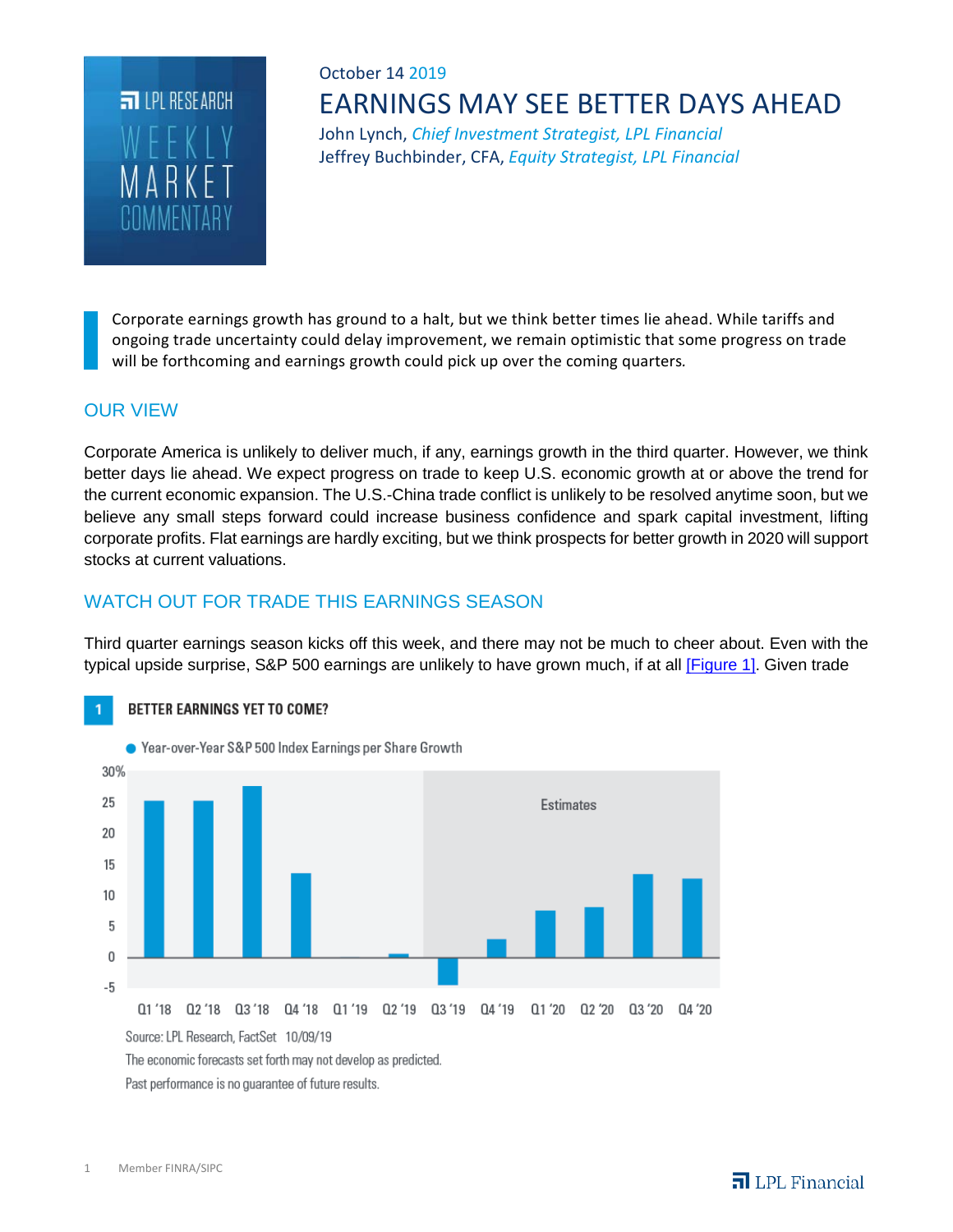

uncertainty, opportunities for positive guidance from corporate America may be limited. However, that won't stop market-watchers from trying to gauge the impact of the U.S.-China trade conflict amid a wide range of possible outcomes.

The trade conflict is weighing on earnings in several ways. Slower economic growth in the United States is hampering revenue, while tariffs and supply chain disruptions are hurting profit margins. Uncertainty around future trade actions is weighing on corporate confidence, which has limited the capital investment needed to drive productivity gains (output per hour worked) that can boost profit margins. On top of all that, slower growth of international economies—partially due to the trade dispute—has added to near-term pressure on revenue. Roughly 40% of revenue for S&P 500 companies is derived internationally.

### ECONOMY HITS A SOFT PATCH

The future path of trade actions carries extra importance given weak manufacturing and services data. The domestic manufacturing sector has contracted, based on the latest readings from the Institute for Supply Management (ISM) Manufacturing's Purchasing Managers' Index. Meanwhile, the services sector, which makes up a much bigger piece of the U.S. economy, has slowed considerably despite the strong job market, based on the ISM Non-Manufacturing Index. While surveys like ISM's manufacturing and services reports continue to show deterioration, other domestic data increasingly has been beating expectations overall. That trend suggests the S&P 500 may be able to beat fairly low expectations.

We believe consensus S&P 500 revenue growth estimates just below 3% for the quarter are achievable in this economic environment (Source: FactSet). Historically, revenue growth has been closely correlated to gross domestic product (GDP) growth, and GDP has grown at a respectable 4% pace (including inflation) over the past year.

#### HEADWINDS ARE BLOWING

Trade and soft ISM readings for September were not the only earnings headwinds during the third quarter of 2019. In the third quarter, the U.S. dollar rose 3% year over year as compared with the year-ago quarter, which has weighed on earnings from international markets.

In addition, the average price of oil was down 19% compared with the year-ago quarter. Oil's decline could be a significant drag on energy sector profits, which are expected to drop nearly 40% (Source: FactSet).

The flat yield curve, in which short-term and long-term interest rates are close together, creates a difficult environment for banks and could be a headwind for profit growth in the financials sector.

Technology sector profits are expected to drop on weakness in the semiconductor industry, which is caught up in the trade dispute.

#### MAKING OUR FORECAST

We lowered our 2019 S&P 500 earnings per share forecast back in August to \$165 due to increased risk to economic growth and profits from the ongoing U.S.-China trade conflict. Until we have clarity on trade, we do not expect earnings growth to pick up meaningfully from current levels. We believe our 2019 earnings forecast is achievable, even if we see only as much as a temporary trade truce in the near term. If no tariffs are reduced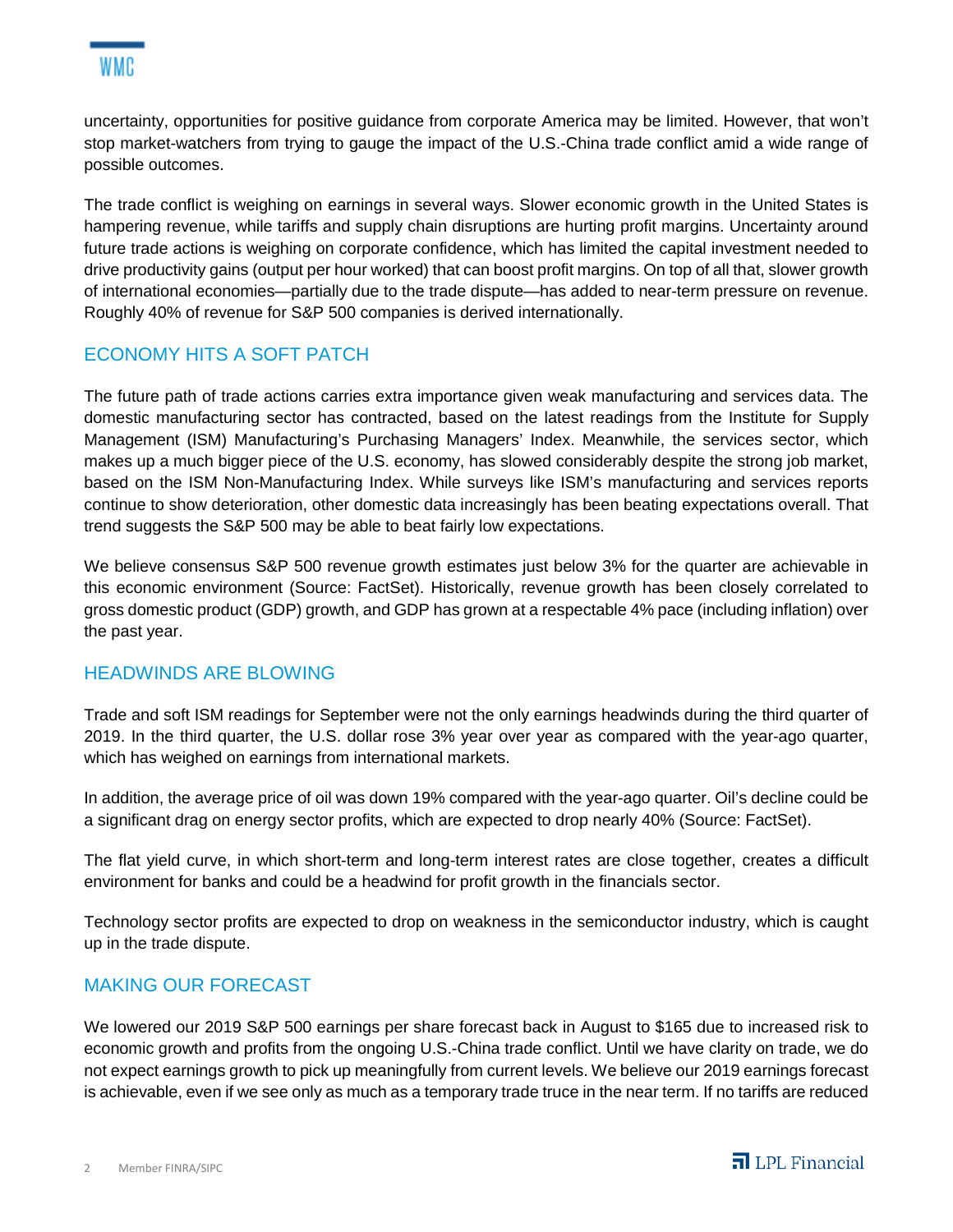or eliminated, and if additional tariffs go into effect on October 15 and December 15 as has been reported, then we expect to see several dollars' worth of possible downside risk to S&P 500 earnings this year.

The complicated environment makes forecasting in 2020 very difficult. Our base case for S&P 500 earnings is \$175 per share, representing a mid-single-digit increase from our 2019 estimate. That forecast is roughly \$7 below the current consensus (Source: FactSet), which we expect to come down significantly over the next several quarters. In the absence of any progress on trade, earnings will likely stagnate near current levels. Escalation in the trade dispute could introduce \$10 per share or more of downside risk to our 2020 forecast, although we place a lower probability on that scenario.

We maintain our year-end 2019 S&P 500 Index fair value target of 3,000, based on a price-to-earnings (P/E) ratio of just over 18 times our 2019 S&P 500 earnings per share forecast of \$165. Next year, we expect S&P 500 earnings to increase to \$175 per share. Couple that forecast with that same P/E, and we calculate the index could reach the range of 3,150 to 3,200 at the end of 2020. We believe mild inflation and low interest rates support these valuations.

## WEEKLY MARKET PERFORMANCE REPORT

Please see our new *[Weekly Market Performance](https://lpl-research.com/web_users/rss/LPL_RSS_Feeds_Publications/WMP/WeeklyMarketPerformance_101119.pdf)* report with insights on major asset classes.